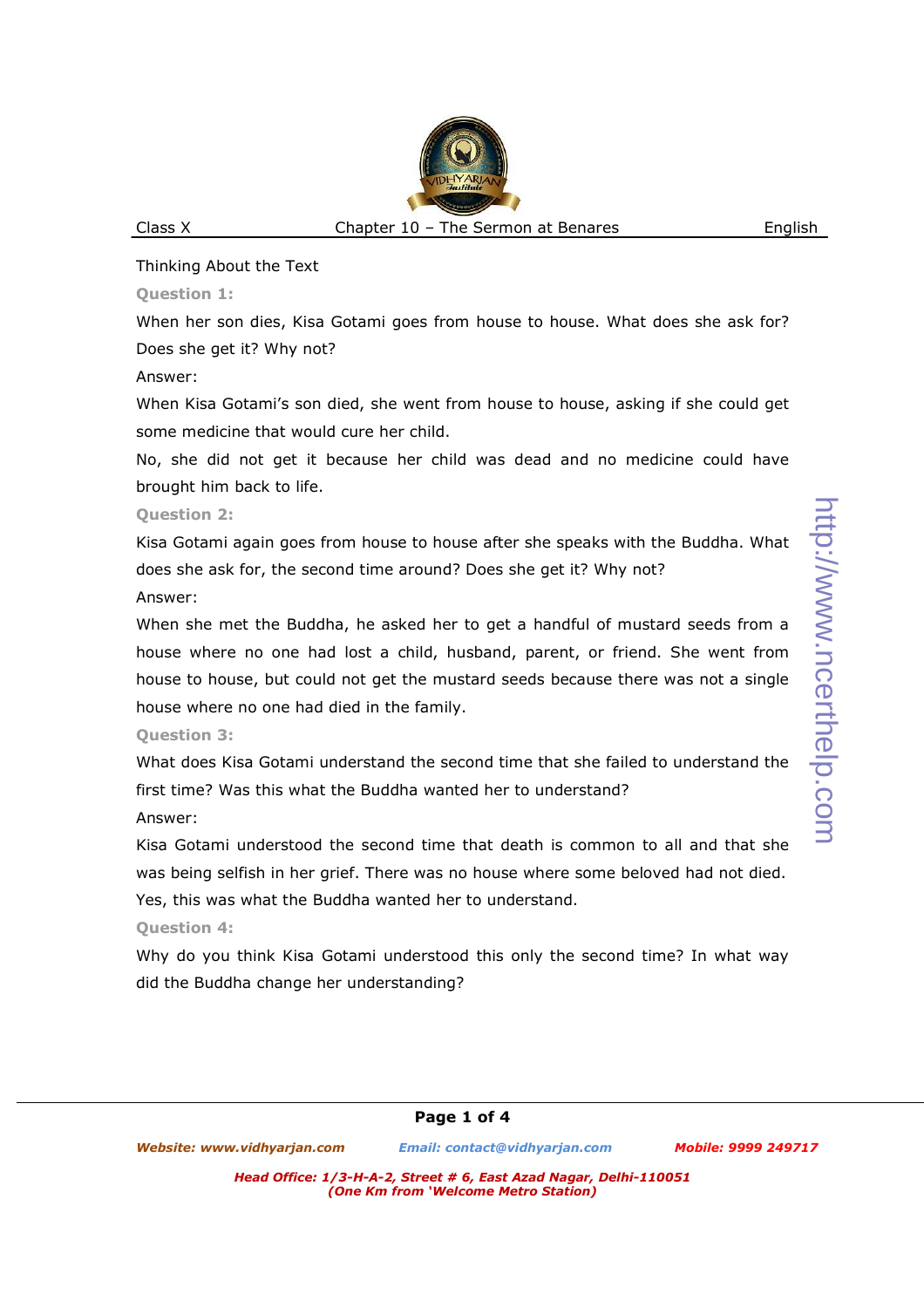Answer:

Kisa Gotami understood that death is common to all and that she was being selfish in her grief. She understood this only the second time because it was then that she found that there was not a single house where some beloved had not died.

First time round, she was only thinking about her grief and was therefore asking for a medicine that would cure her son. When she met the Buddha, he asked her to get a handful of mustard seeds from a house where no one had died. He did this purposely to make her realize that there was not a single house where no beloved had died, and that death is natural. When she went to all the houses the second time, she felt dejected that she could not gather the mustard seeds. Then, when she sat and thought about it, she realized that the fate of men is such that they live and die. Death is common to all. This was what the Buddha had intended her to understand.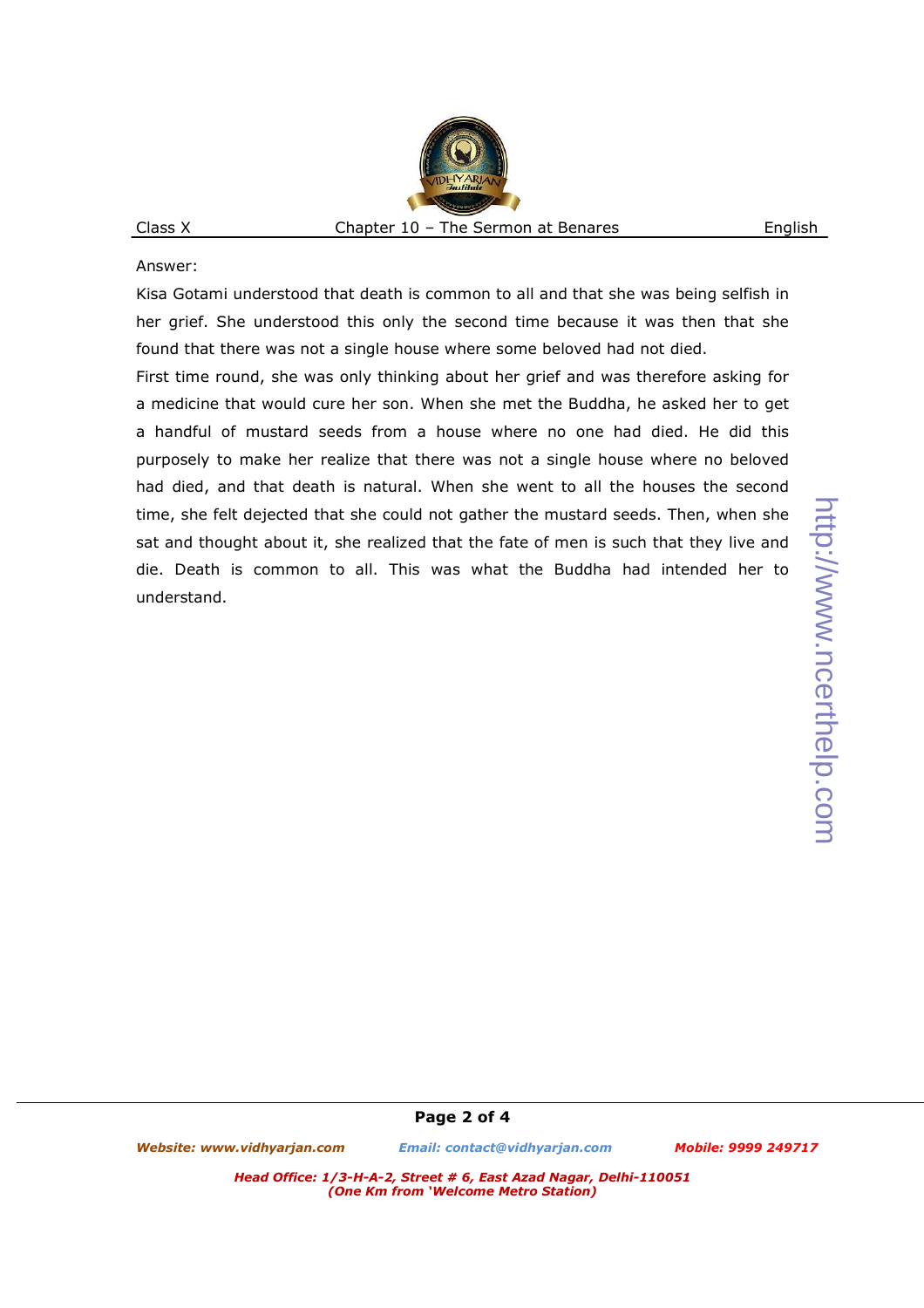#### Thinking About Language

### **Question 1:**

This text is written in an old-fashioned style, for it reports an incident more than two millennia old. Look for the following words and phrases in the text, and try to rephrase them in more current language, based on how you understand them.

- give thee medicine for thy child
- Pray tell me
- Kisa repaired to the Buddha
- there was no house but someone had died in it
- kinsmen
- Mark!

### Answer:

- 1. Give you medicine for your child
- 2. Please tell me
- 3. Kisa went to the Buddha
- 4. There was no house where no one had died
- 5. Relatives
- 6. Listen

## **Question 2:**

You know that we can combine sentences using words like *and*, *or*, *but*, yet *and then*. But sometimes no such word seems appropriate. In such a case was can use a semicolon (;) or a dash (−) to combine two clauses.

She has no interest in music; I doubt she will become a singer like her mother.

The second clause here gives the speaker's opinion on the first clause.

Here is a sentence from the text that uses semicolons to combine clauses. Break up the sentence into three simple sentences. Can you then say which has a better rhythm when you read it, the single sentence using semicolons, or the three simple sentences?